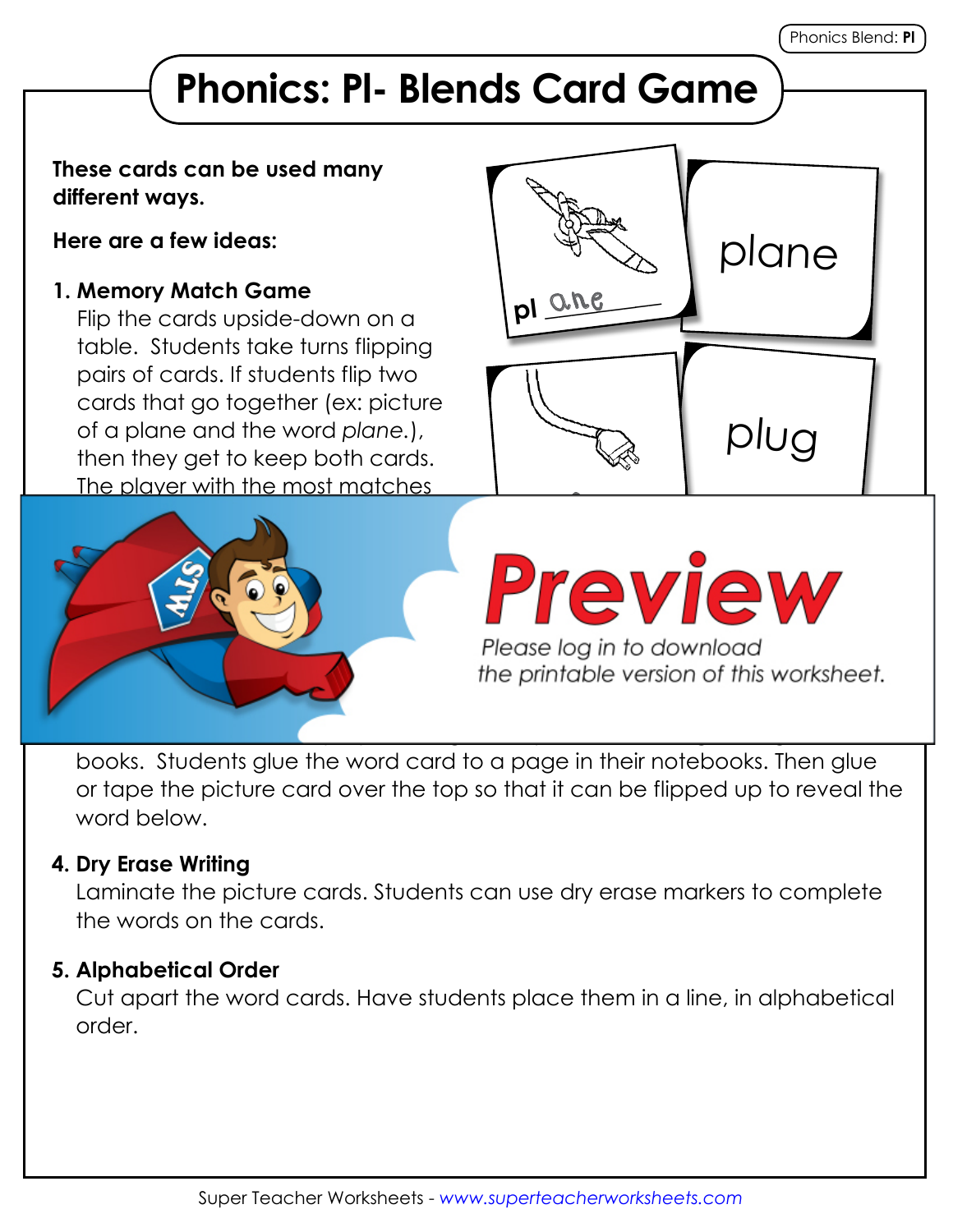

Super Teacher Worksheets - *www.superteacherworksheets.com*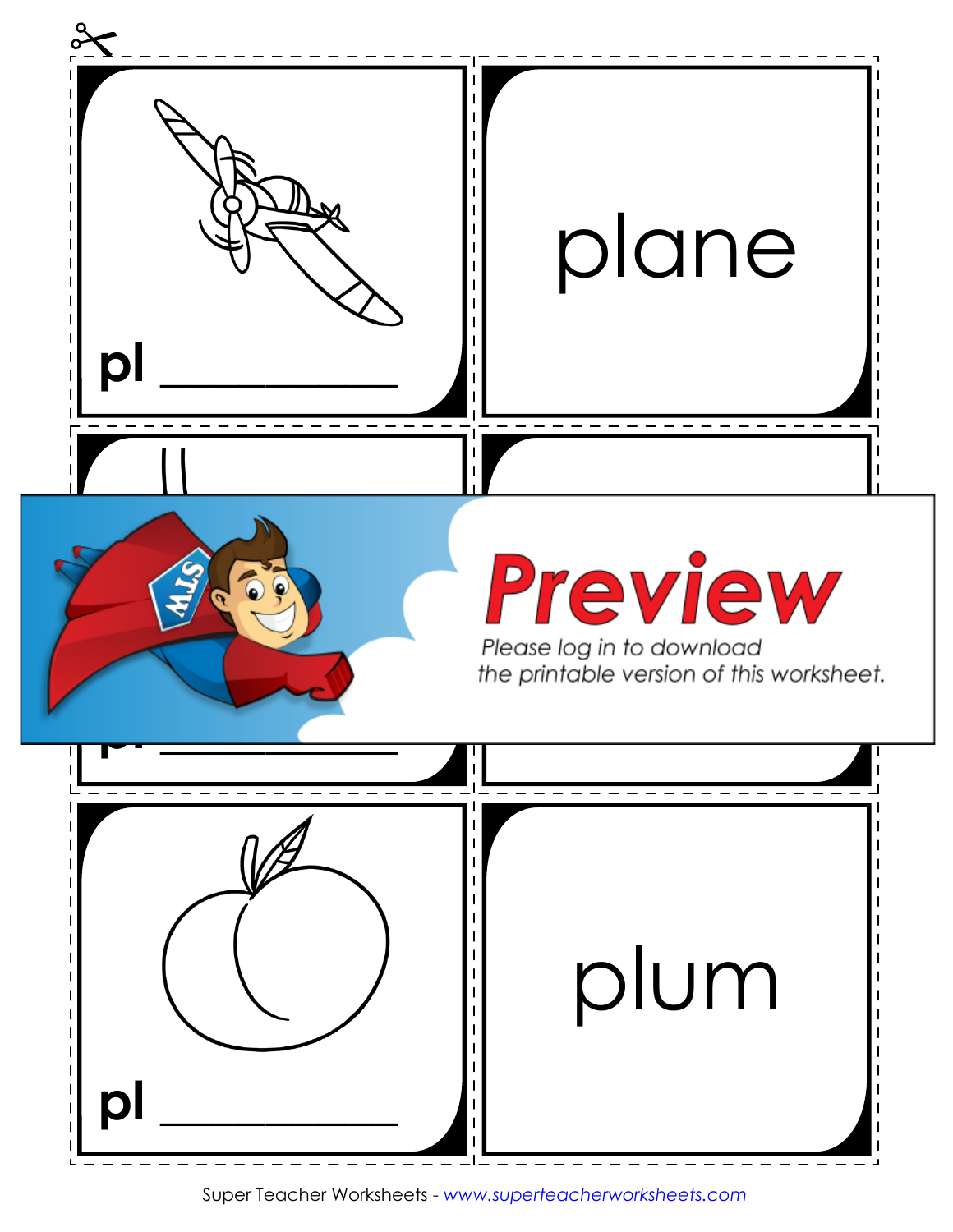

Super Teacher Worksheets - *www.superteacherworksheets.com*